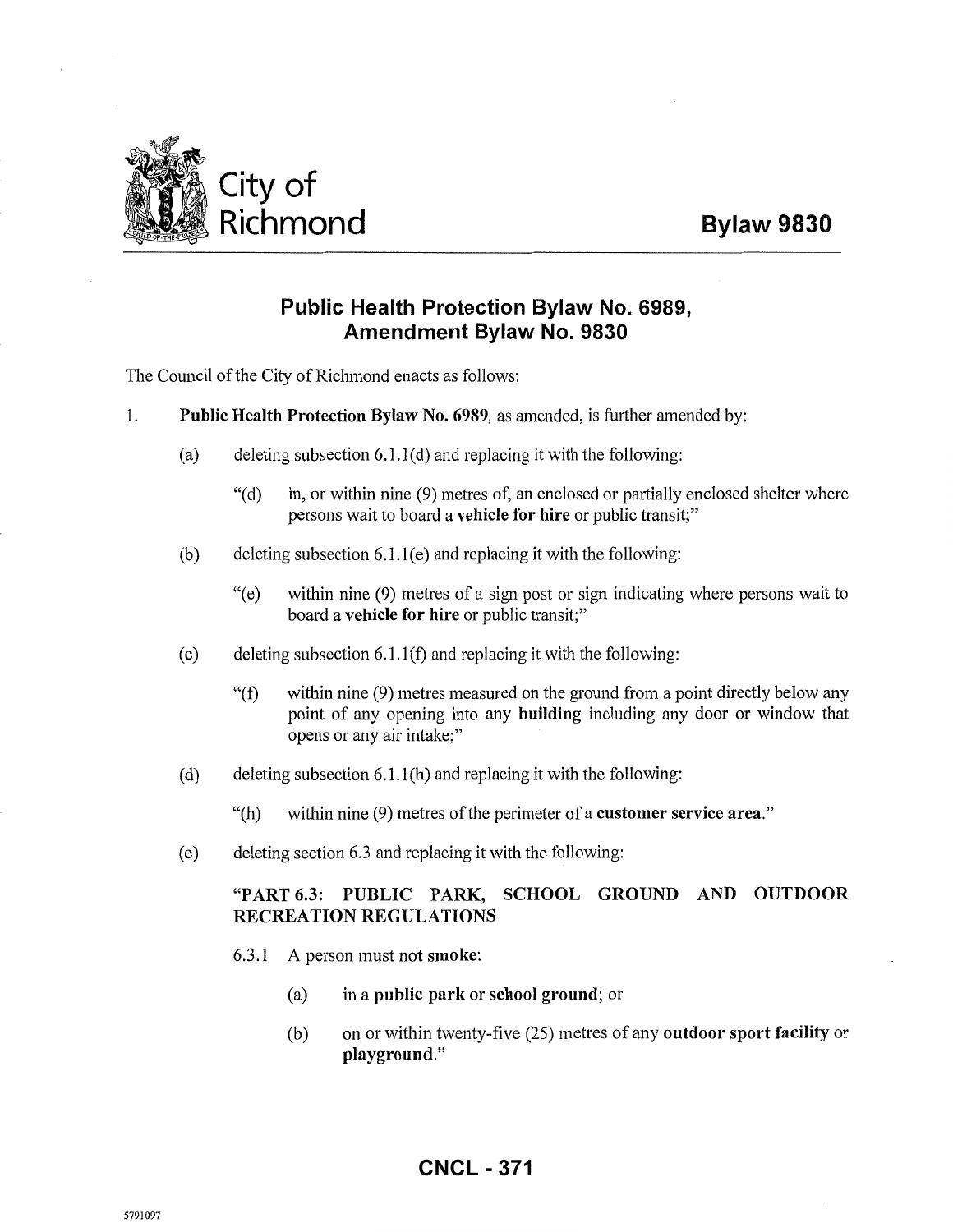(f) adding the following definition to section 8.1 in alphabetical order:

| "ACTIVATED<br><b>E-CIGARETTE</b> | means an e-cigarette in which an e-substance is being<br>vapourized.                                                                                                                                                          |  |
|----------------------------------|-------------------------------------------------------------------------------------------------------------------------------------------------------------------------------------------------------------------------------|--|
| <b>E-CIGARETTE</b>               | means:                                                                                                                                                                                                                        |  |
|                                  | a product or device, whether or not it<br>(a)<br>resembles a cigarette, containing an electronic<br>or battery-powered heating element capable of<br>vapourizing an e-substance for inhalation or<br>release into the air; or |  |
|                                  | a product or device similar in nature or use to<br>(b)<br>a product or device described in paragraph (a).                                                                                                                     |  |
| <b>E-SUBSTANCE</b>               | means a solid, liquid or gas that, on being heated,<br>produces a vapour for use in an e-cigarette,<br>regardless of whether the solid, liquid or gas contains<br>nicotine.                                                   |  |
| <b>PUBLIC PARK</b>               | means a Public Park described in the City's Public<br>Parks and School Grounds Regulation Bylaw No.<br>8771, as amended or replaced from time to time.                                                                        |  |
| <b>SCHOOL GROUND</b>             | means a School Ground described in the City's<br>Public Parks and School Grounds Regulation<br>Bylaw No. 8771, as amended or replaced from time<br>to time."                                                                  |  |

(g) deleting the following definitions in section 8.1 and replacing it with the following definition in alphabetical order:

**"SMOKE OR SMOKING** means to inhale, exhale, burn or carry:

- (a) a lighted cigarette, cigar, pipe, hookah pipe or other lighted smoking equipment that burns tobacco, cannabis or other weed or substance; or
- (b) an **activated e-cigarette."**